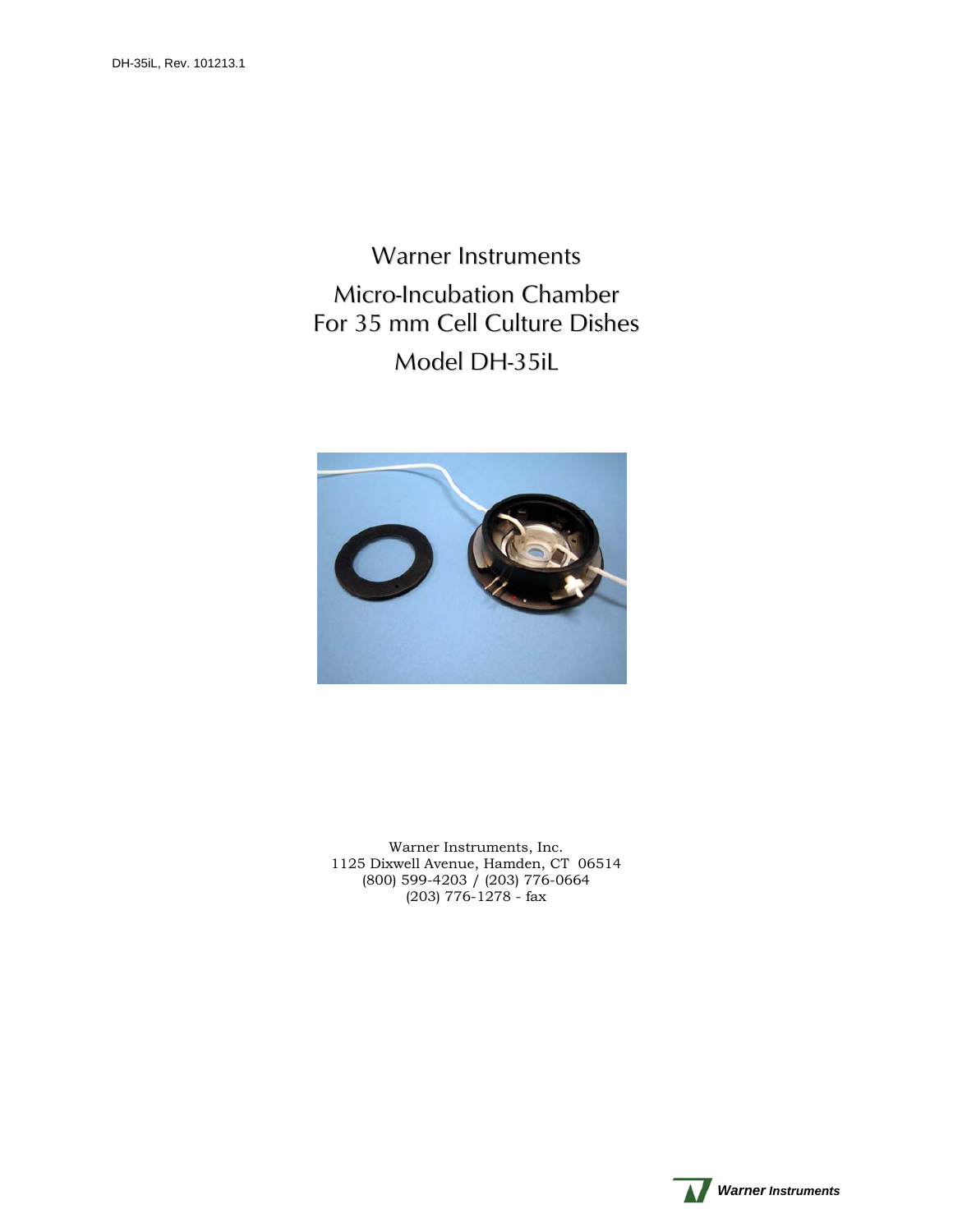# **Table of Contents**

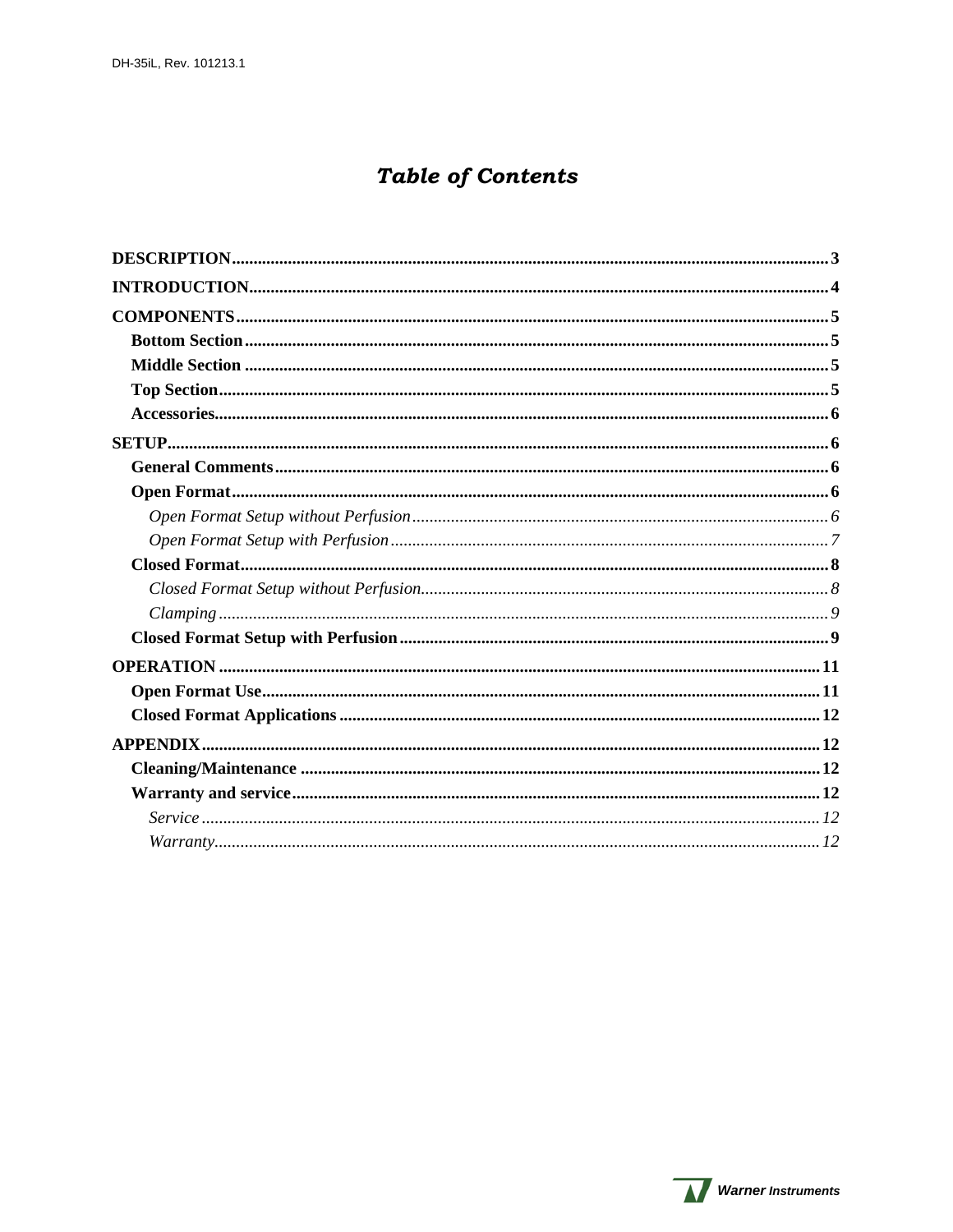<span id="page-2-0"></span>The **DH-35iL** Micro-Incubation Chamber from Warner Instruments is designed to provide complete environmental control over 35 mm culture dishes while maintaining the ability to make both short- and long-term imaging studies. This versatile system readily accommodates culture dishes from several manufacturers and will adapt to any microscope stage supported by Warner Instruments.

Features of the **DH-35iL** include:

- $\checkmark$  Designed for glass-bottomed 35 mm cell culture dishes
- $\checkmark$  Permits imaging, temperature, and gas atmosphere control
- $\checkmark$  Adapts to Willco Wells, and Corning and Falcon dishes
- $\checkmark$  Unique dish clamps permit either open or closed use
- Works with **RC-37** family of Cell Culture Dish Perfusion Chamber Inserts

THIS EQUIPMENT IS NOT DESIGNED NOR INTENDED FOR USE ON HUMAN SUBJECTS

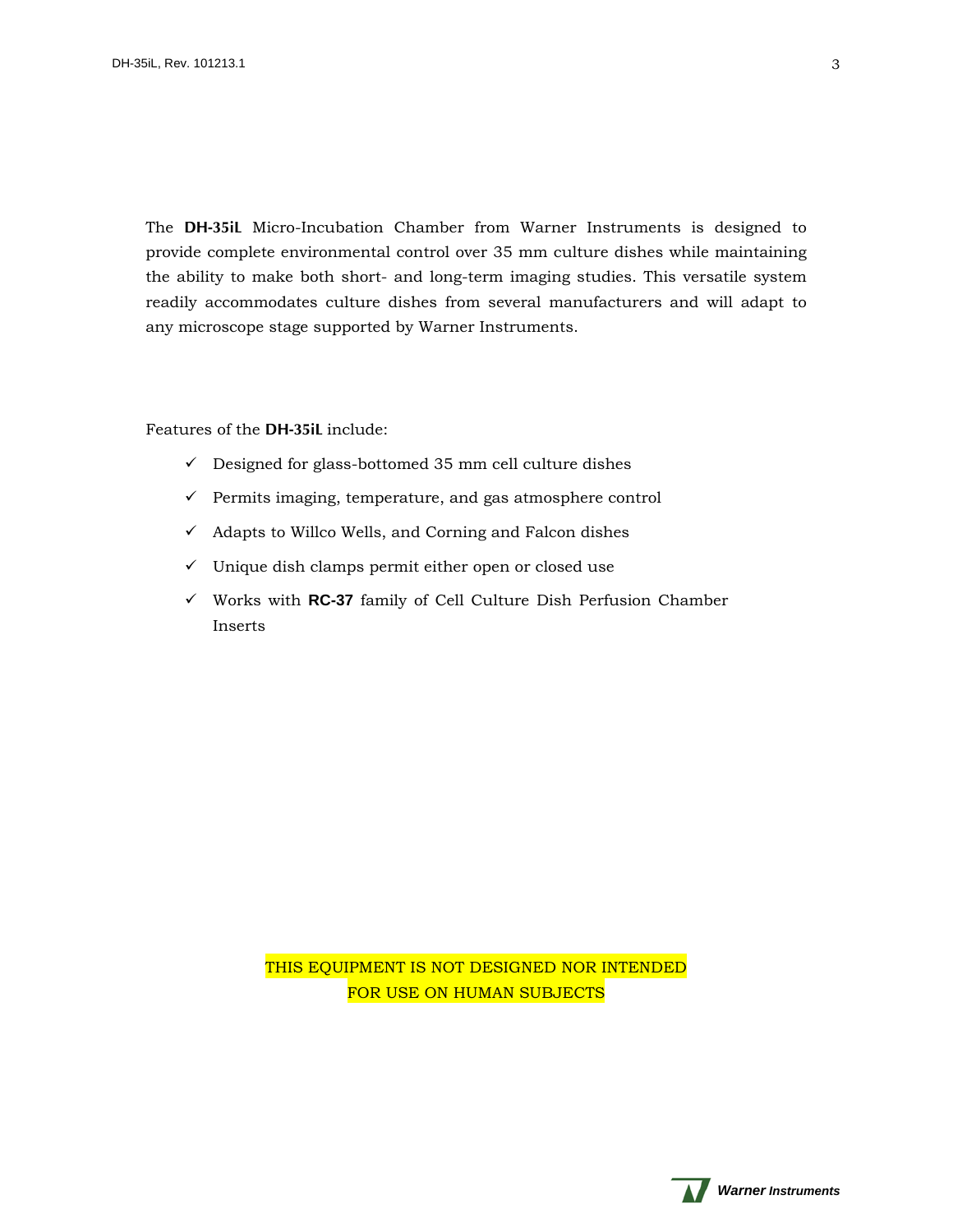# <span id="page-3-0"></span>**INTRODUCTION**

The introduction of affordable 35 mm cell culture dishes incorporating high-quality glass bottoms has extended their use into areas such as confocal microscopy, fluorescence microscopy and high resolution image analysis. The **DH-35iL** Culture Dish Incubator is designed to facilitate the imaging of live cells in a cell culture dish using either an open or closed dish format.

The open dish format readily accommodates the use of microelectrodes or rapid throughput tools (such as the **RC-37** Cell Culture Dish Perfusion Chamber) while the closed dish format can be used to perform long-term studies or to maintain pH,  $[CO_2]$ , or other environmental factors. Temperature control is available in both open and closed formats

**DH-35iL** incubators are designed to work with Willco Wells, Corning or Falcon 35 mm glass bottom cell culture dishes. The incubator is machined in three separate interlocking sections and metal adapters are supplied to insure a secure fit for supported cell culture dishes.



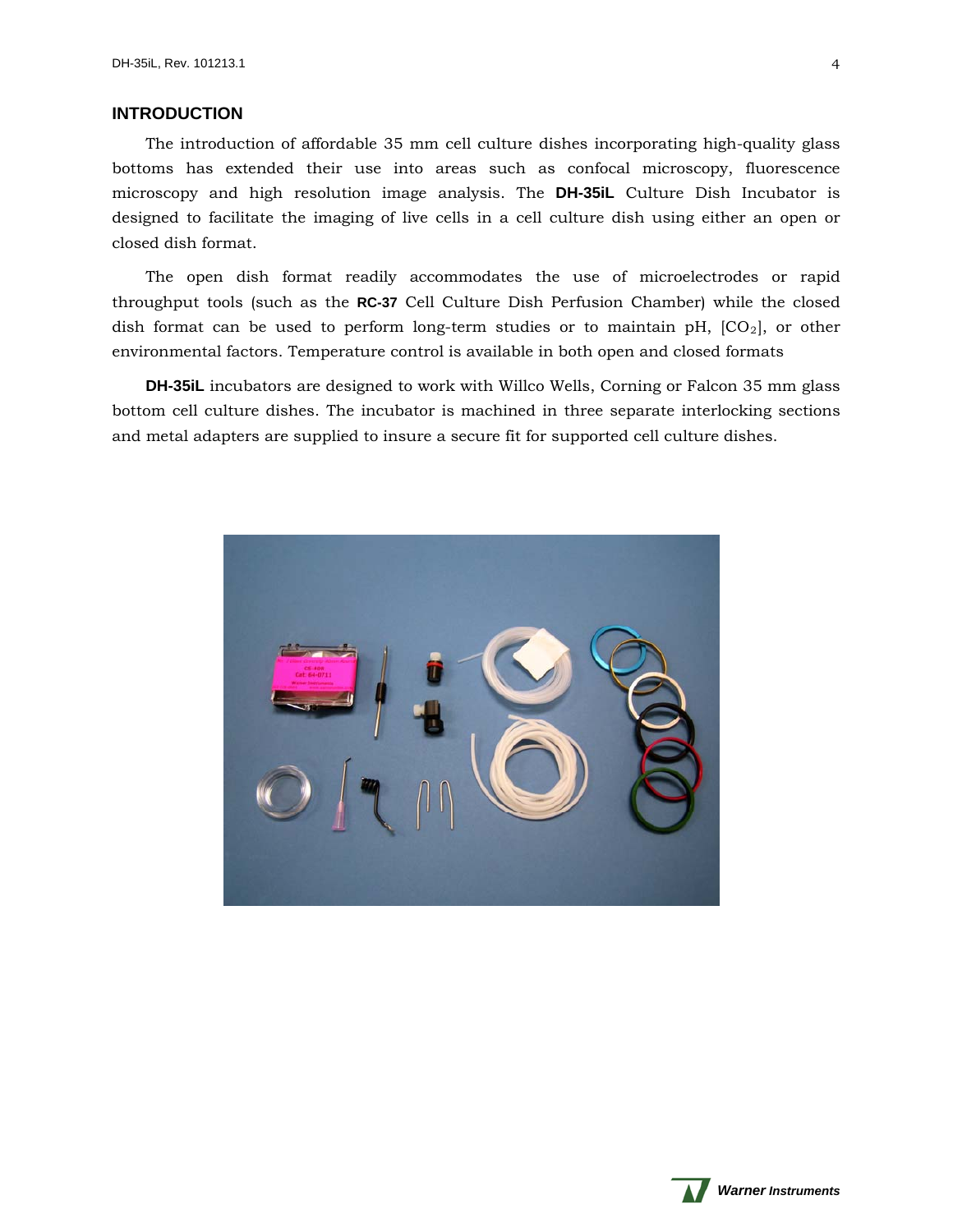# <span id="page-4-0"></span>**COMPONENTS**

The completed **DH-35iL** assembly is comprised of a bottom, middle and top section, along with culture dish adapter rings and an optional **RC-37** chamber insert. The completed assembly can be mounted onto a microscope using an appropriate microscope stage adapter and thermal control is provided using a **CC-28** cable and temperature controller.

# <span id="page-4-1"></span>*Bottom Section*

The Bottom Section positions the cell culture dish using one of four adapter rings (*see* table on next page). The bottom section also includes two resistive heating elements, a 19 mm diameter aperture, two magnetic plates for attachment of the Middle Section component, two holes for the special dish clamps, and a single hole for a attachment of a control thermistor (e.g. via Warner's **CC-28** cable). The periphery of the bottom section is framed with stainless steel plates for mounting of magnetic holders when the **DH-35iL** is used on the *open configuration*.



#### <span id="page-4-2"></span>*Mid dle Section*

around its circumference to allow access for cabl ing and tubing elements. The Middle Section attaches to the Bottom Section via two magnetic points mounted on the Middle Section. The Middle Section has slots

for placement of a bath thermistor (e.g. via Warner's **CC-28** cable). Two recessed magnetic anchors couple directly with the Bottom Section. Several slots are provided for access of perfusate inlet and outlet lines, gas inlet and outlet lines, and a hole

# <span id="page-4-3"></span>*Top Section*

cover glass seals a 36 mm widow useful for illumination purposes. The Top Section rests on top of the Middle Section and forms an enclosed micro-incubation system. The top section holds a 40 mm cover glass via a recessed annular lip and the cover glass is secured using a rubber o-ring. When in place, the





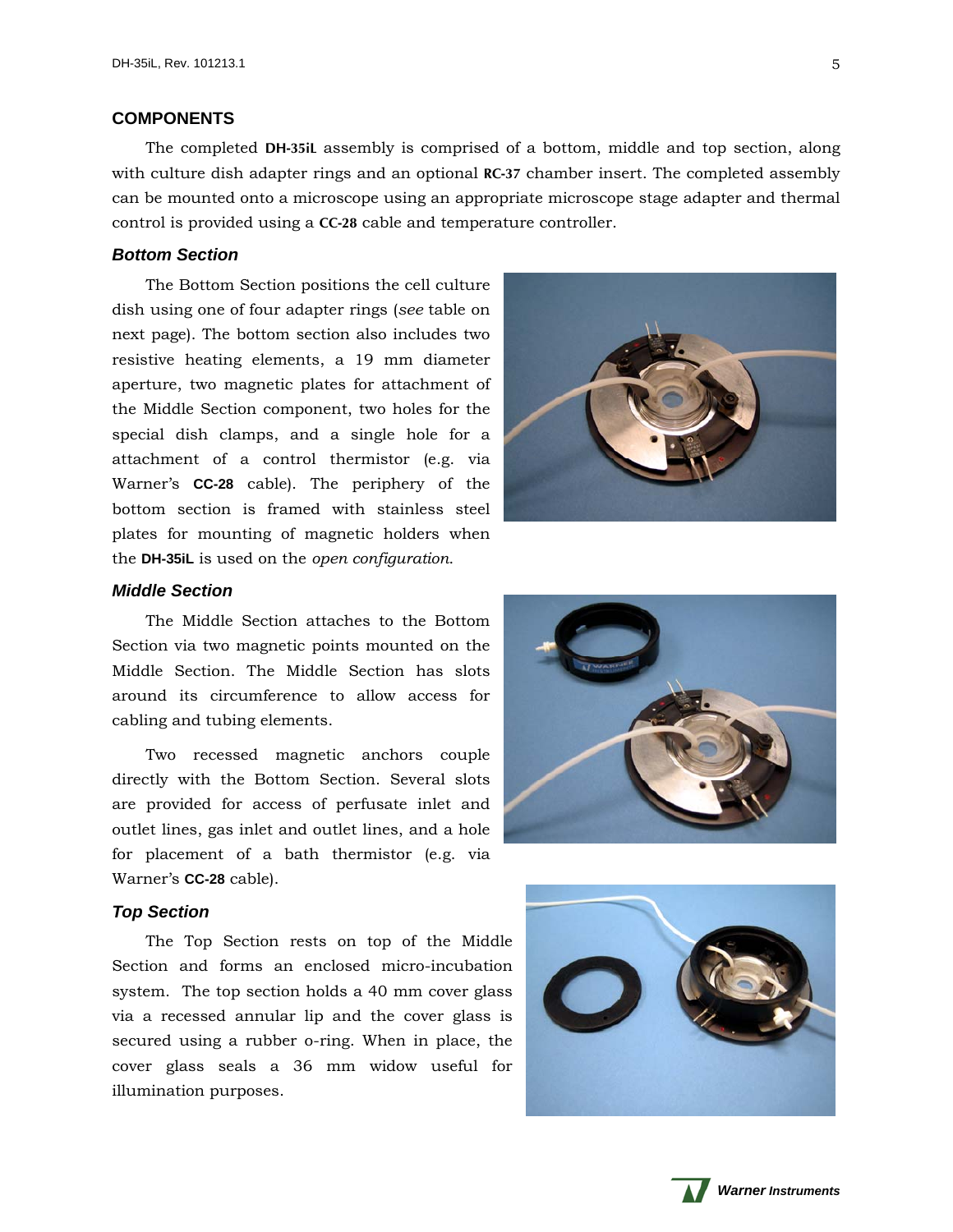# <span id="page-5-0"></span>*Accessories*

1. Six colored metal adapter rings are included to ensure a close fit between the Bottom Section and the cell culture dish. Rings are tapered for a precise fit and should be mounted with the *notch facing down*. A special tool (i.e. a modified 18G hypodermic needle) is provided to assist in removing adapter rings from the Bottom Section. Color codes for the different adapter rings are shown below.

| <b>Adapter ring color codes</b> |          |                                      |
|---------------------------------|----------|--------------------------------------|
| Blue                            |          | Willco Wells: Models D3512 and D3522 |
| Red                             | Falcon:  | $37 \text{ mm}$                      |
| Gold                            | Falcon:  | $38 \text{ mm}$                      |
| Green                           | Corning: | $25000$ series                       |



2. Dish clamps (two sets) are provided to hold cell culture dishes in place in the Bottom Section. (These clamps are shown in use in the top photo on page 5.) Clamping ensures good thermal contact between the culture dish and the heated surface which helps to maintain tight temperature control.

# <span id="page-5-1"></span>**SETUP**

#### <span id="page-5-2"></span>*General Comments*

The DH-35iL is assembled in stages from the bottom up.

The Bottom Section may be used alone for open format applications while additional assembly of the Middle and Top Sections are required for closed format applications.

The Middle Section contains several ports allowing gas line, perfusion line, electrode and thermistor access. While the Middle Section has been designed for closed format applications, it can also be used as a multi-port holder for open format applications.

We recommend the use of the **RC-37** Culture Dish Perfusion Insert when using the **DH-35iL** in closed format.

# <span id="page-5-3"></span>*Open Format*

# <span id="page-5-4"></span>*Open Format Setup without Perfusion*

- 1. Begin by selecting the appropriate adapter ring for your cell culture dish. (*See* adapter guide above.)
- 2. Place the adapter ring, notch side down, on a firm surface and insert the cell culture dish into the ring by gently pushing it into place.

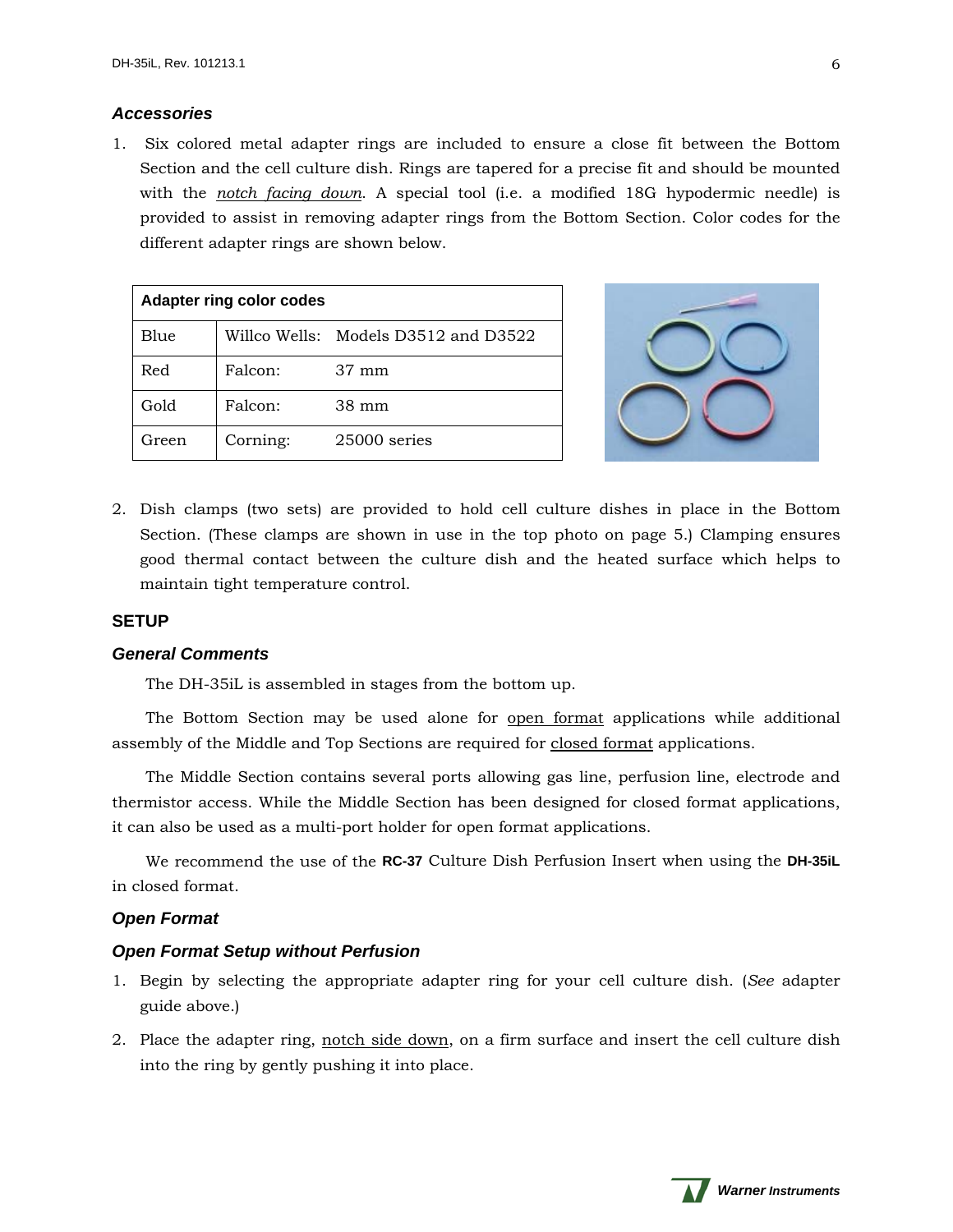NOTE: Care must be taken to evenly insert the dish into the ring so that the dish seats properly within the Bottom Section.

# **Clamping**

The dish/ring assembly is placed into the recess in the Bottom Section and clamped into place. Cell culture dish clamps (2 ea) are provided and are placed into two small holes located on either side of the Bottom Section. These holes can be found directly between the magnet and heating resister, and can be located by a red colored dot on top of the rim on the Bottom Section. Clamps are placed on both sides of the dish. (*See* the figure to the right for clamp positioning.)



- 3. While holding down the dish with one hand, slide the clamps into position with the other hand until they secure the culture dish into place. Verify that the dish is seated completely flat.
- 4. If heating with Warner's **TC-324B** or **TC-344B** Temperature Controllers, slip the white colored T1 feedback thermister on the **CC-28** cable into the milled hole in the side of the Bottom Section. A small amount of mineral oil can facilitate thermal contact between the T1 feedback thermister and the metal of the Bottom Section. Slip the blued colored leads over the two resistive heating elements and then plug the **CC-28** cable into the temperature controller.



Consult the **TC-324B/TC-344B** user's manual for methods of controlling the temperature of the clamped culture dish.

5. If imaging, place the fully assembled **DH-35iL** into your microscope's **Series 20 Stage Adapter** and mount onto the microscope.

# <span id="page-6-0"></span>*Open Format Setup with Perfusion*

1. Perform steps 1 through 3 described in the *Open Format Setup without Perfusion* portion of this manual. (*See* page 6.)

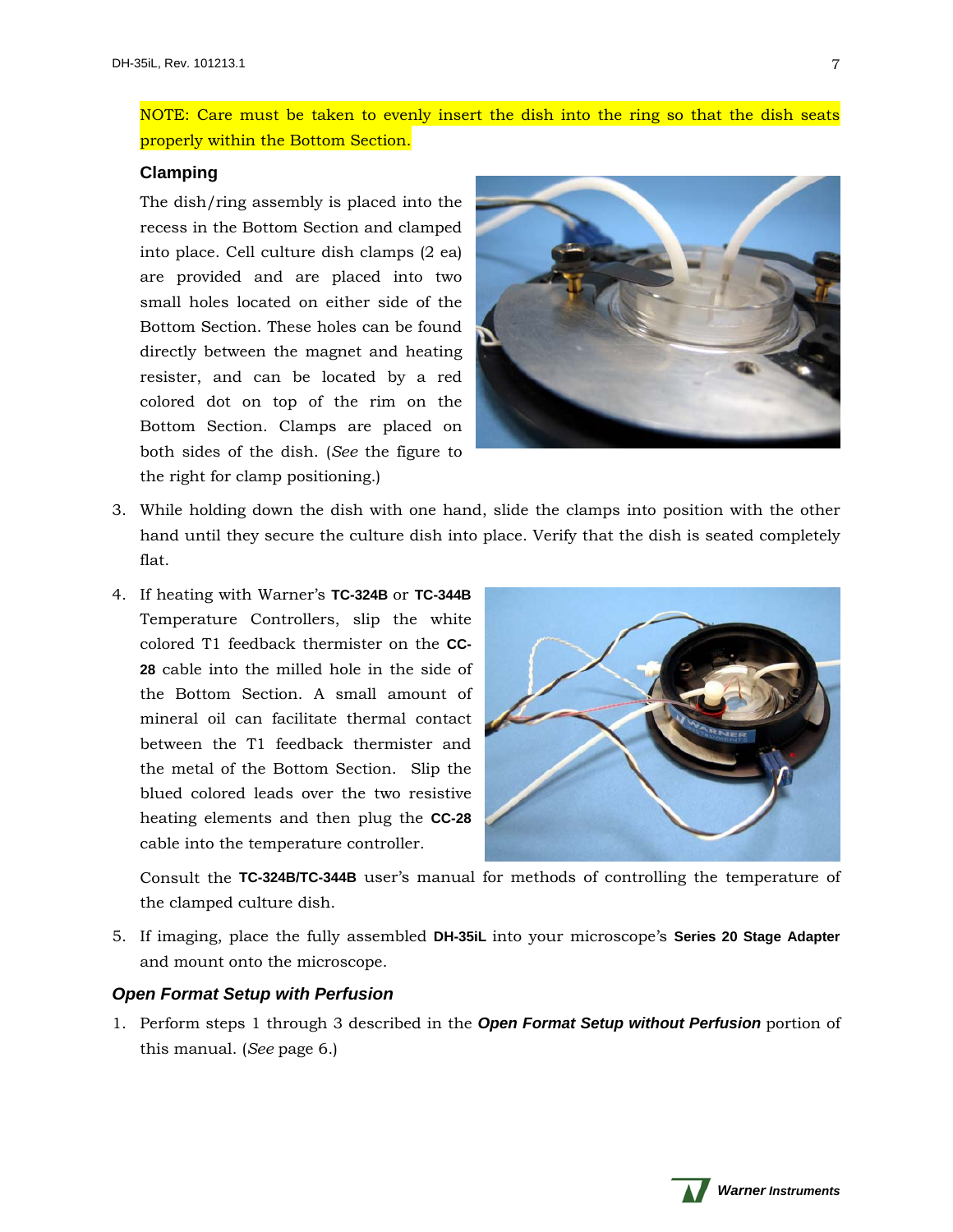2. Align the Bottom Section (with the already clamped dish in place) so that the white dot on the side of the Bottom Section faces towards the left (i.e. roughly 9:00). The direction of the clamps holding the dish should be horizontal, from left to right.

# **Placing and Clamping the RC-37**

**RC-37** perfusion inserts (e.g. **RC-37F, RC-37W**) have both a perfusate inlet tubing port and a suction tubing port (with a white PTFE height adjusting component). These ports are each guarded by raised sections of the insert itself.

3. With the perfusion inlet tubing port directed towards you (i.e. roughly 6:00), slip the **RC-37** between the clips and into the clamped dish. The non-raised sections of the **RC-37** should easily slip under the clamps holding the dish. When properly installed, the white PTFE height adjusting



component should be near the top of the clamped 35 mm dish (i.e. roughly 12:00).

- 4. Rotate the **RC-37** *clockwise* until the raised sections of the insert bump up against the clamps. The suction tubing port (with its white PTFE component) will be towards the right.
- 5. While holding the **RC-37** with your left hand, further rotate the insert clockwise while simultaneously lifting the right side clamp (use the right hand) onto the raised section which guards the suction tubing port.
- 6. Next, hold down the **RC-37** with the right hand and place the left side clamp on top of the raised section which guards the inlet tubing port.

NOTE: It is important to always manually apply downward pressure on the **RC-37** until both clamps are securely in place.

- 7. Center the diamond-shaped chamber of the RC-37 insert on the window of the 35 mm cell culture dish and adjust the height of the suction tubing port via its white PTFE component.
- 8. If heating, perform step 4 described in the *Open Format Setup without Perfusion* portion of this manual (*see* page 7).

# <span id="page-7-0"></span>*Closed Format*

# <span id="page-7-1"></span>*Closed Format Setup without Perfusion*

- 1. Begin by selecting the appropriate adapter ring for your cell culture dish. (*See* adapter guide above.)
- 2. Place the adapter ring, notch side down, on a firm surface and insert the cell culture dish into the ring by gently pushing it into place.

NOTE: Care must be taken to evenly insert the dish into the ring so that the dish seats properly within the Bottom Section.

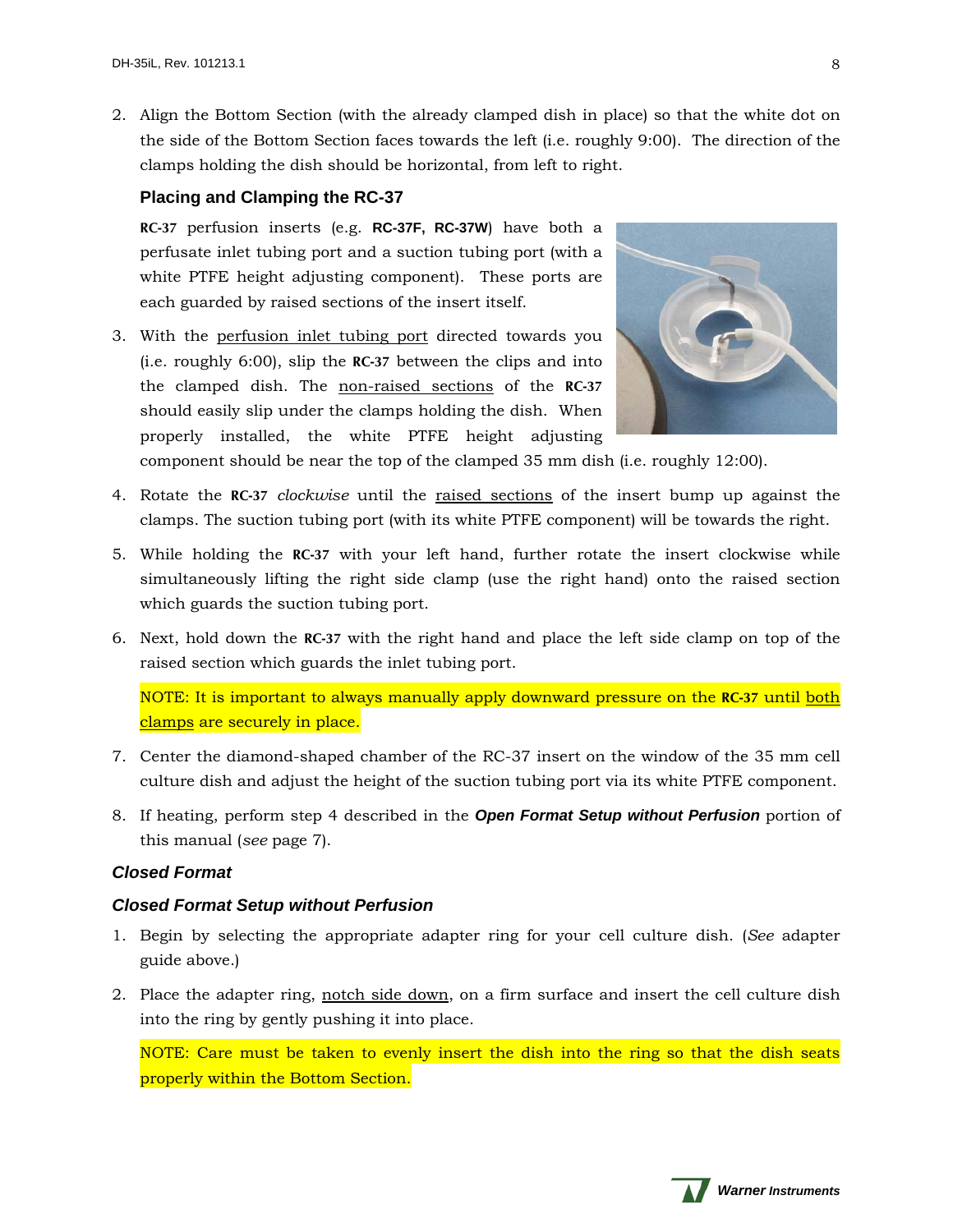# <span id="page-8-0"></span>**Clamping**

The dish/ring assembly is placed into the recess in the Bottom Section and clamped into place. Cell culture dish clamps (2 ea) are provided and are placed into two small holes located on the top surface of the Bottom Section. Clamps are placed on both sides of the dish. (*See* the figure to the right for clamp positioning.)



- 3. While holding down the dish with one hand, slide the clamps into position with the other hand until they secure the culture dish into place. Verify that the dish is seated completely flat.
- 4. Place the Middle Section of the **DH-35iL** on top of the Bottom Section so that the two white dots on the side are aligned. There are two long narrow slots for both clamps and two short wide slots for both resisters.
- 5. Place the Top Section of the **DH-35iL** on top of the Middle Section. There is an aligning hole on the top of the Middle Section and a matching pin on the bottom of the Top Section to facilitate proper alignment. There are also three additional pins on the bottom of the Top Section which fit around the outside edges of the Middle Section.
- 6. If heating with Warner's **TC-324B** or **TC-344B** Temperature Controllers, slip the white colored T1 feedback thermistor on the **CC-28** cable into the milled hole in the side of the Bottom Section. A small amount of mineral oil can facilitate thermal contact between the T1 feedback thermistor and the metal of the Bottom Section. Slip the blued colored leads over the two resistive heating elements and then plug the **CC-28** cable into the temperature controller.

Consult the **TC-324B/TC-344B** user's manual for methods of controlling the temperature of the clamped culture dish.

7. If imaging, place the fully assembled **DH-35iL** into your microscope's **Series 20 Stage Adapter** and mount onto the microscope.

# <span id="page-8-1"></span>*Closed Format Setup with Perfusion*

- 1. Perform steps 1 through 3 described above in the *Closed Format Setup without Perfusion* portion of this manual. (*See* page 8.)
- 2. Attach C-Flex tubing to the output port and PE-50 tubing to the input port on your **RC-37** Insert.
- 3. Align the assembled **DH-35iL** so that the white dot on the side of the Bottom Section faces towards your left (i.e. roughly 9:00).
- 4. While holding the Middle Section of the **DH-35iL** with *its* white dot also facing towards your left, slip a portion of the **RC-37** suction tubing through its matching slot on the right side of the Middle Section (i.e. roughly at 2:00). Give yourself excess flexible tubing inside the Middle Section at this time.

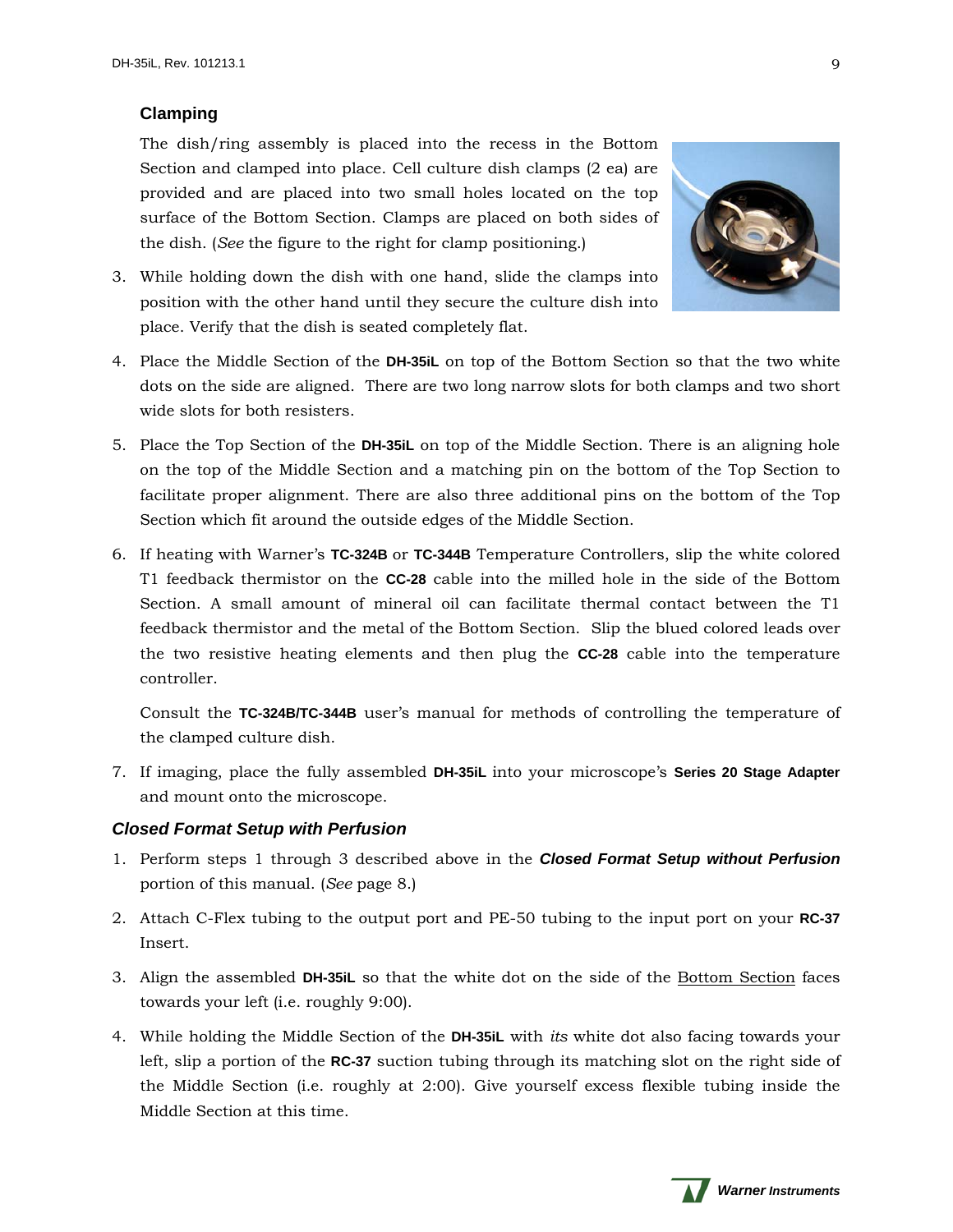- 5. Place the narrow slot and wide slot on the right side of the Middle Section on top of the matching right-side clamp and resister respectively (i.e. roughly 3:00) of the Bottom Section.
- 6. Slip a portion of the **PE-50** tubing attached to the perfusion inlet tubing port through its matching slot on the Middle Section (i.e. roughly 7:00).
- 7. Place the left-side narrow slot and wide slot of the Middle Section on top of the matching left-side clamp and resister respectively (i.e. roughly 9:00) of the Bottom Section.
- 8. The Middle Section of the **DH-35iL** should now be able to mount directly on top of the Bottom Section without any further restrictions.
- 9. Lift both pieces of flexible tubing from the **RC-37** insert to the top of their respective slots in the Middle Section of the **DH-35iL**. The flexible tubing for the perfusion inlet port typically aligns itself in its slot with no difficulty and you can pull out any "slack" from inside the middle portion of the DH-35iL.

The flexible tubing for the suction port typically requires a small degree of "looping" to enable it to both fit in its



slot and to prevent kinking of the suction tubing. (See figure to the right). Re-adjust the height of the suction tubing via its PTFE component.

- 10. Place the Top Section of the **DH-35iL** on top of the Middle Section.
- 11. If heating with Warner's **TC-324B** or **TC-344B** Temperature Controllers, slip the white colored T1 feedback thermistor on the **CC-28** cable into the milled hole in the side of the Bottom Section. A small amount of mineral oil can facilitate thermal contact between the T1 feedback thermistor and the metal of the Bottom Section. Slip the blued colored leads over the two resistive heating elements and then plug the **CC-28** cable into the temperature controller.

Consult the **TC-324B/TC-344B** user's manual for methods of controlling the temperature of the clamped culture dish.

12. If imaging, place the fully assembled **DH-35iL** into your microscope's **Series 20 Stage Adapter** and mount onto the microscope.

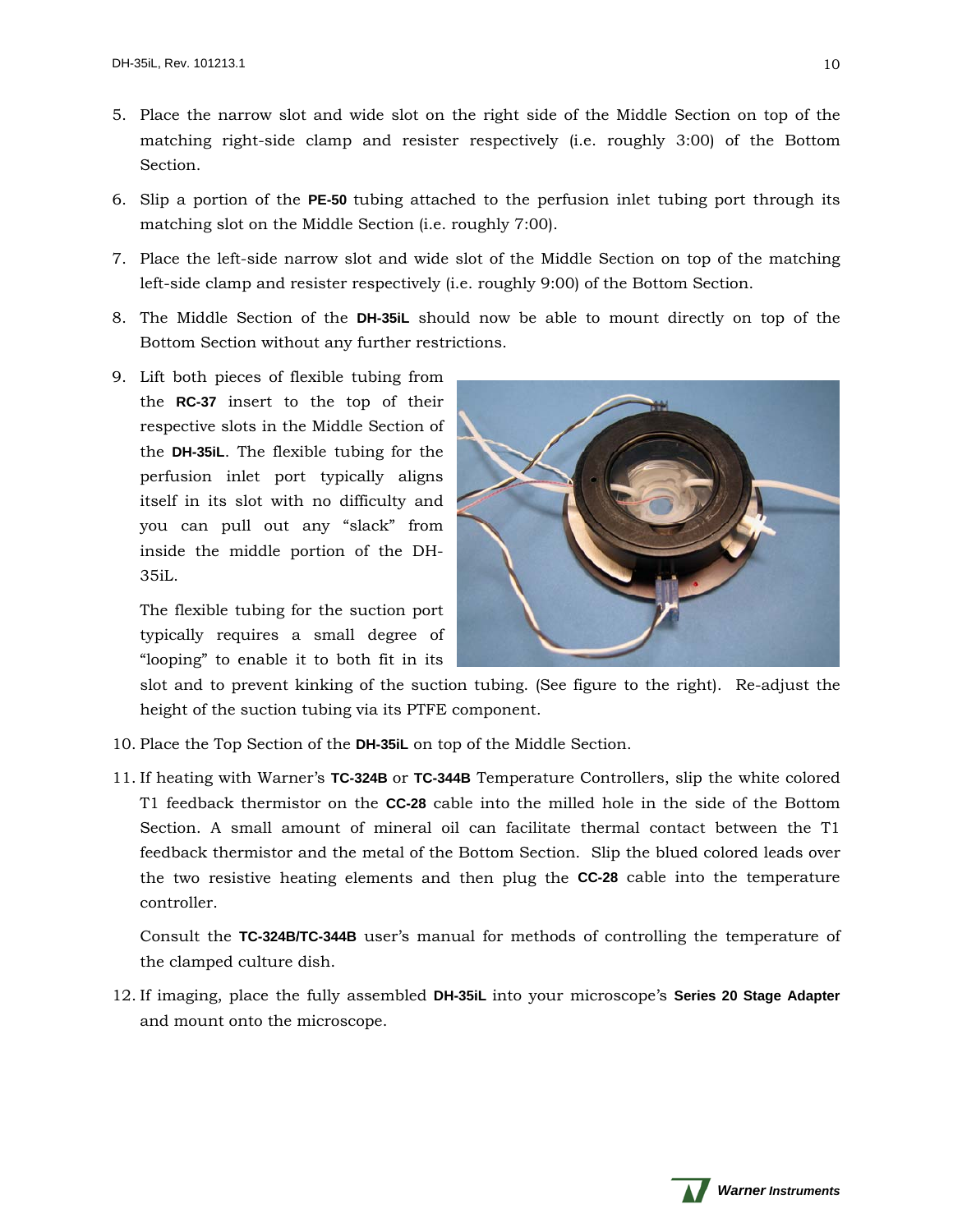# <span id="page-10-0"></span>**OPERATION**

## <span id="page-10-1"></span>*Open Format Applications*

Only the Bottom Section is required for open format use, together with one of the four colored adapter rings and one set of dish clamps. The open format enables easy access for microelectrodes, as well as for perfusion and aspiration lines. Cell culture dishes can be used with and without covers, and dish perfusion can be simplified by use of Warner's **RC-37** Perfusion Chamber Insert.

The open format permits imaging using either upright or inverted microscopes. Warner **Series 20** stage adapters are used to mount the **DH-35iL** onto most commonly used microscope stages. Contact our Tech Support Department for custom stage adapters.

Resistive heating of the **DH-35iL** is achieved using Warner's **TC-324B** or **TC-344B** Temperature Controller and a **CC-28** cable. The two blue **CC-28** connectors attach directly to each resistive heating element. Feedback control is provided thermistor (i.e. T1) is inserted in the Bottom Section's metal chassis via a special hole (see photo). We recommend using a drop of mineral oil to ensure good thermal contact between the white T1 thermistor and the metal chassis. The **CC-28** cable's bath thermistor (i.e. T2) can be placed directed in the bath to check solution temperature. The temperature control unit regulates the heating current by sensing the

temperature of the incubator via the T1 control thermistor in the **CC-28** cable. Heating of perfusate can be achieved using our **SH-27B** or **SF-28** In-Line solution heaters, which are also controlled via our **TC-324B** and **TC-344B** Temperature Controllers.

Warner Instruments **RC-37** perfusion chamber inserts (e.g. **RC-37W, RC-37F**) are also available for Willco, Corning, and Falcon 35 mm cell culture dishes and can be used together with the **DH-35iL**. These



incorporate our diamond fluidics design to maintain laminar perfusate flow. Fluid level in the cell culture dish can be controlled via a height adjustable aspirator. Agar bridge wells are built into the **RC-37** perfusion chamber inserts, for signal grounding purposes. The combination of the **RC-37** perfusion chamber inserts with our **DH-35iL** micro-incubation heater creates the ability to quickly alter the extracellular environment in 35 mm cell culture dishes, by changing either the perfusate or the bath temperature.